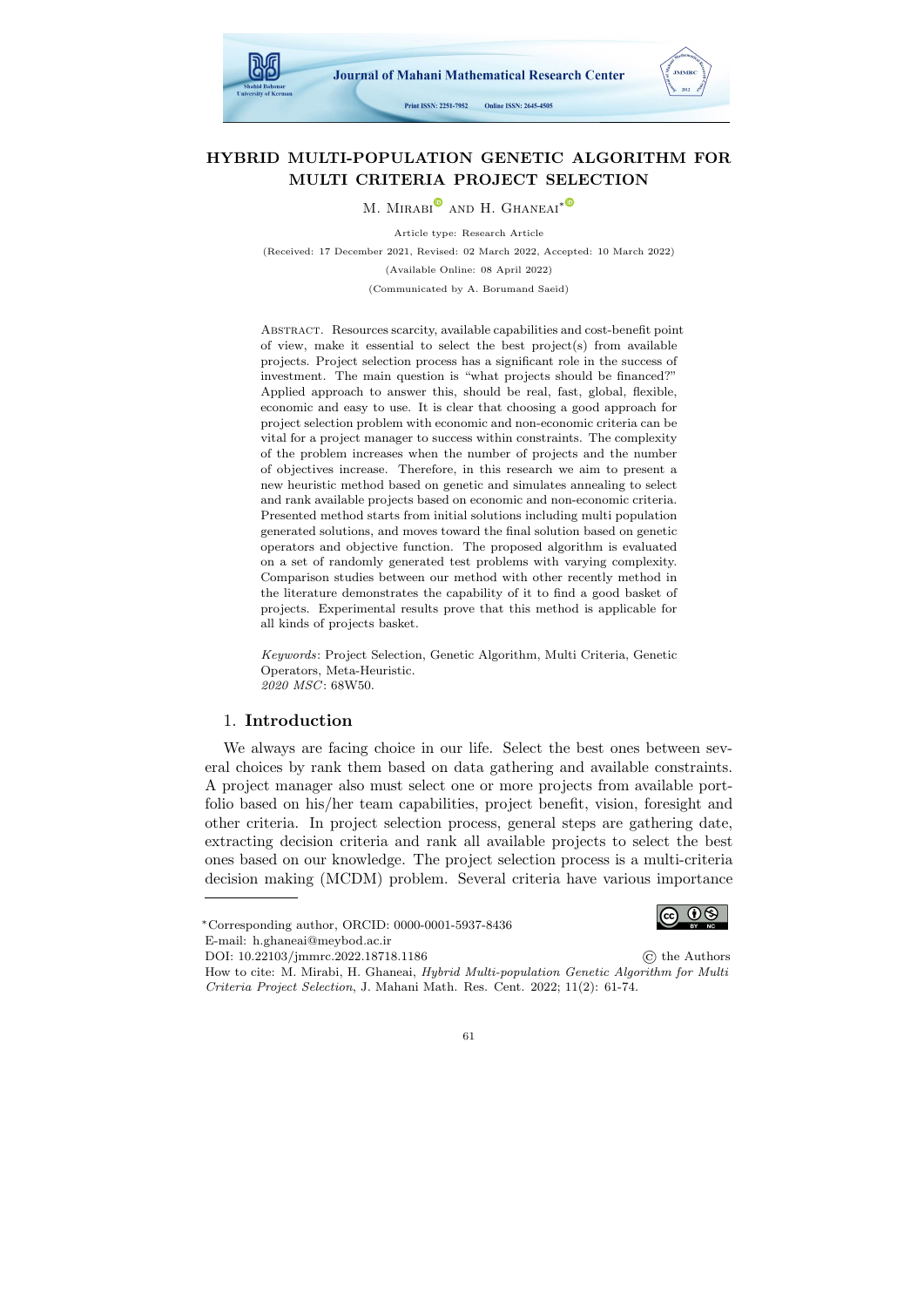based on manager's viewpoint. The complexity of this problem increases as the number of projects in portfolio and the number of criteria is increase. In the real world this field of study called as NP-hard problem based on its complexity (Nikkhahnasab and Najaf, 2013, Panadero, 2018) [\[12,](#page-13-0) [15\]](#page-13-1).

Most of the real-world optimization problems and many academic popular problems are NP-hard. Project selection besides Routing and covering problems, Sequencing and scheduling problems, Knapsack and packing/cutting problems and Assignment and location problems are some cases of NP-hard problems (El-Ghazali Talbi, 2009, Nikkhahnasab and Najaf, 2013) [\[6,](#page-12-0) [12\]](#page-13-0). For NP-hard problems provably efficient algorithms do not exist and therefore meta-heuristics in pure and hybrid structure have wide applications to solve this kind of problems.

A meta-heuristic is described as an iterative generation process which guides a subordinate heuristic by combining intelligently different concepts for exploring and exploiting the search space, learning strategies are used to structure information to find efficiently near-optimal solutions (Osman and Laporte, 1996) [\[14\]](#page-13-2). Based on our knowledge and experience, genetic algorithm generally used to generate high-quality solutions to optimization and search problems. Project selection is an optimization problem and has a wide search space when the project portfolio is huge. Based on recent researches (Mohagheghi, et al. 2019) [\[11\]](#page-12-1) genetic algorithm by relying on biological inspired operators such as mutation, crossover and selection can be effective in this field of study. In this paper, at first we formulate our problem as a mathematical model and then develop a new meta-heuristic based on genetic algorithm and simulated annealing to solve project selection problem. Proposed method is a multi-population based and called new hybrid multi-population genetic algorithm (NGA). In NGA at first, a pool of feasible initial solutions is generated and all solutions are divided in some groups. The best solution in each group called commander and each commander competes against others (new generated solutions or other commanders) to be final solution. Result of each competition is determined by probabilistic rules based on simulated annealing to check all search spaces as much as possible. We use some heuristic mutation and crossover in NGA. Compared to basic genetic, NGA check more search spaces and yield more competitions between capable solutions, because of multi pupation technique and probabilistic rules. Therefore the contributions of the proposed model are:

- Development of a mathematical model for project selection problem based on proposed situation and multi criteria approach.
- Development of a new multi population genetic algorithm (NGA) based on lion's life (we will explain later).
- Using heuristic mutation and heuristic cross over.
- Hybridization of NGA with simulated annealing to check all search spaces as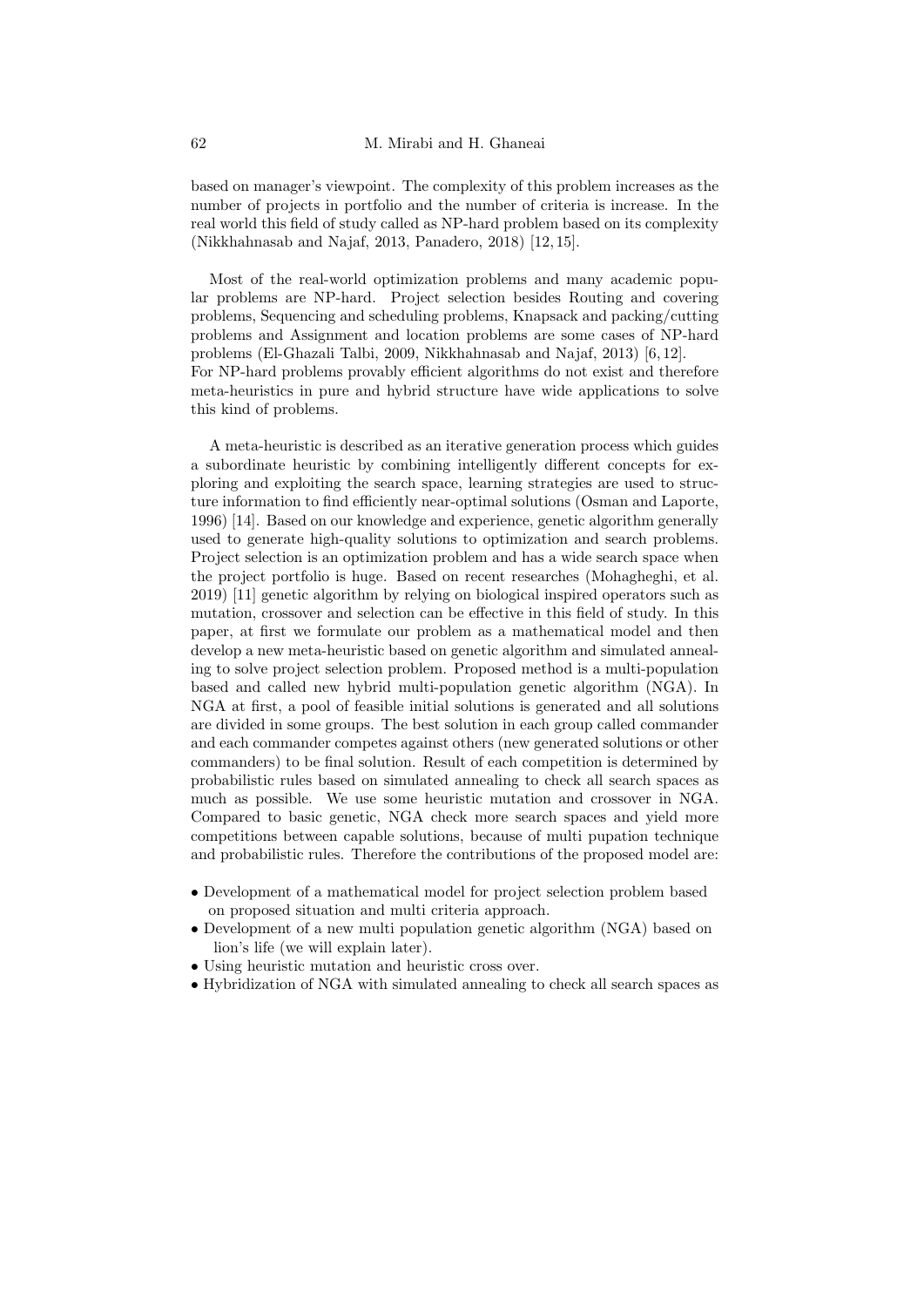much as possible.

The rest of paper is organized as follows: Section 2 presents the literature review of the project selection problem. The NGA is defined in Section 3. Section 4 devotes to verification and comparison study and finally Section 5 concludes the research.

#### 2. Literature review

The following is an example of a theorem, proof, corollary, proposition and remark. In project selection methods, qualitative and quantitative criteria are taken into account to projects ranking (Nowak, 2013) [\[13\]](#page-13-3). In the real world, there are many criteria affected to selection process. Therefore, this problem in real size can be categorized in NP-hard and using heuristic and meta-heuristic approach can be effective to solve them. During recent decades many researchers have attended project selection by developing various heuristics and meta-heuristics. Carazo et al. (2010) [\[4\]](#page-12-2) presented a multi-objective model for portfolio project selection with the set of objectives pursued by the organization, regarding the optimum time to launch each project within the portfolio without the need for a priori information on the decision-maker's preferences. They solved the problem by a meta-heuristic procedure based on Scatter Search. Nikkhahnasaba and Najafi (2013) [\[12\]](#page-13-0) considered the net present value of the project portfolio as an objective function and used a genetic algorithm to solve the problem. Nowak (2013) [\[13\]](#page-13-3) developed a method based on interactive approach. He assumed a single portfolio is proposed to the decision maker in each iteration. Fernandez et al. (2015) [\[8\]](#page-12-3) an Ant Colony Optimization to solve multi-objective project portfolio optimization problem. They considered a fuzzy outranking preference model to solve the problem. Esfahani et al. (2016) [\[7\]](#page-12-4) presented a new definition and formulation of modern portfolio theory (MPT) and finally developed a search heuristic to solve the project selection problem. Brester et al. (2017) [\[3\]](#page-12-5) considered project selection portfolio problem as a knapsack constrained multi-objective optimization problem and used island meta-heuristic to solve it. Kimar et al. (2018) [\[9\]](#page-12-6) considered expected benefit of portfolio as an objective function and introduced one meta-heuristic based on Teaching-learning-based optimization (TLBO) a tabu search (TB) to optimize selection and scheduling of projects. Panadero et al. (2018) [\[15\]](#page-13-1) developed a simulation-optimization algorithm based on variable neighborhood search and monte carlo simulation. They considered expected net present value as an objective function. Tofighian et al. (2018) [\[16\]](#page-13-4) considered multi-objective project selection problem and modeled it based on net profit. They also present a meta-heuristic based on genetic algorithm to solve the problem. Davoudabadi et al. (2019) [\[5\]](#page-12-7) proposed a novel multi-criteria decision-making model using linear assignment approaches with interval-valued intuitionistic fuzzy sets (IVIFSs) for project selection problem. Kumar et al. (2019) [\[10\]](#page-12-8) proposed a modified genetic algorithm to solve the real life project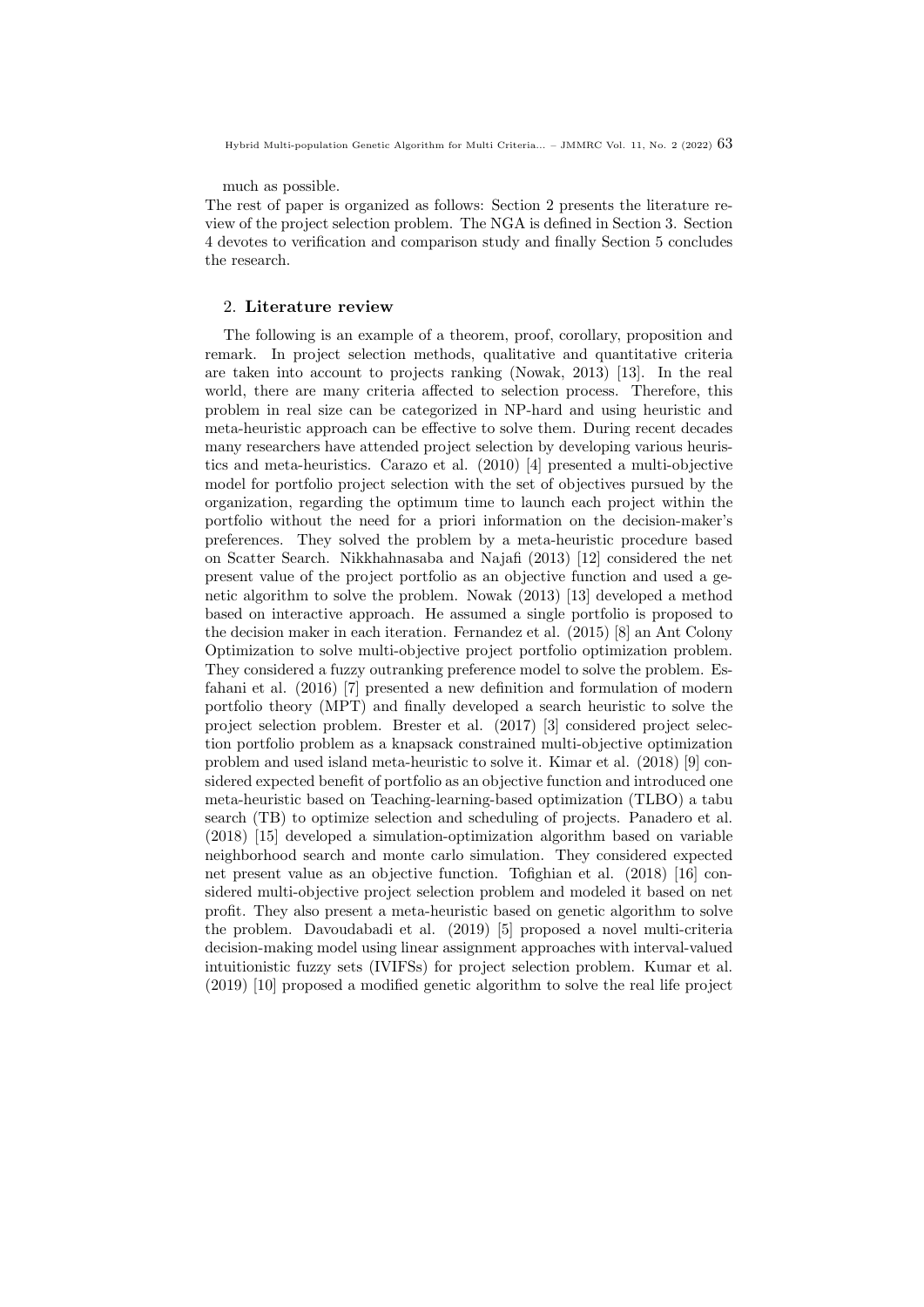selection problems. The proposed algorithm was evaluated on a set of randomly generated test problems with varying complexity. The performance of the proposed GA was compared with TS algorithm and the results show that proposed GA outperforms the TS algorithm. Afshar et al. (2021) [\[1\]](#page-12-9) proposed a model for selecting subcontractors and assigning available tasks in the project to them in order to reduce the costs of the GC. In their research a genetic algorithm is proposed to solve a real problem. For deep review in this area we refer readers to research done by mohaghehgi et al. (2019) [\[11\]](#page-12-1). They reviewed more than 140 papers on project portfolio selection area. Based on their research, selection of good project portfolio in short time and with good return is a main concern of each manager. Therefore, solution time and solution quality are main criteria in this regard. Considering a comprehensive problem based on the real world in project selecting area and development a good approach to solve the problem in good quality and reasonable time is a major gap in the literature. To yield this goal, in this research we are going to model th project selection problem and develop one population-based meta-heuristic for project selection. Computation time and solution quality are out main considerations to reach an effective meta-heuristic method. Based on Blum and Andrea (2003) [\[2\]](#page-12-10), meta-heuristics have some basic properties as follows:

- Meta-heuristics are strategies that "guide" the search process.
- The goal is to efficiently explore the search space to find near optimal solutions.
- Techniques which constitute meta-heuristic algorithms range from simple local search rules to complex learning processes.
- Meta-heuristic algorithms are approximate and usually non-deterministic.
- They may incorporate mechanisms to avoid getting trapped in confined areas of the search space.
- The basic concepts of meta-heuristics let an abstract level description.
- Meta-heuristics are not problem specific.
- Meta-heuristics may make use of domain-specific knowledge in the form of heuristics that are controlled by the upper level strategy.
- Today's more advanced meta-heuristics use search experience (embodied in some form of memory) to guide the search.

Two main categories of meta-heuristics are:

1) Trajectory methods like basic local search, simulated annealing, tabu search and variable neighborhood search.

2) Population based methods like genetic algorithm, ant colony optimization and particle swarm optimization. Meta-heuristics in both trajectory and population categories, are good choice to solve the NP-hard problems like project selection in the real world. Proposed meta-heuristic is adaptable to above properties.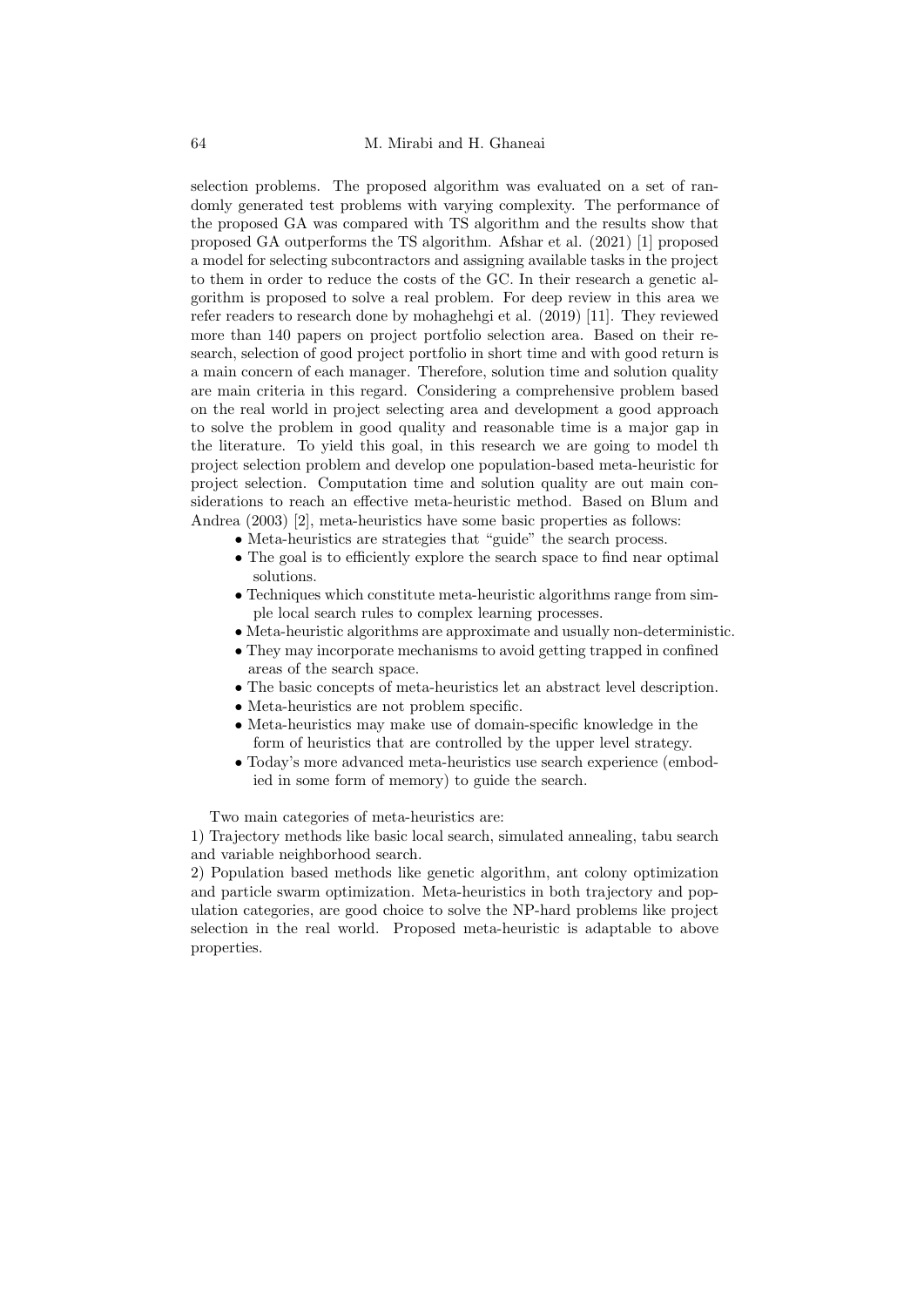# 3. Mathematical Mode

One novelty of our research is develop a mathematical model for project selection problem. In this field of study most important criteria to select one or more projects among available ones are return of investment, credit and risk or project. Therefore our objective function is constructed by them. To model our problem, at first we need to define parameters. Table 1 describes all parameters.

Table 1. Description of parameters for mathematical model

| $or_i$           | optimistic return of project $i$                                      |
|------------------|-----------------------------------------------------------------------|
| $mr_i$           | most likely return of project $i$                                     |
| $pr_i$           | pessimistic return of project $i$                                     |
| $cr_i$           | estimated credit earned by doing project $i$                          |
| $tr_i$           | estimated technical risk of project $i$ (based on our team's          |
|                  | knowledge in project scope)                                           |
| $fr_i$           | estimated financial risk of project <i>i</i> (based on our knowledge) |
|                  | about employer)                                                       |
| $c_i$            | $\cos t$ of performing project i                                      |
| $w_i$            | importance of all kinds of risks (here $i=1$ and 2)                   |
| В                | total in-hand budget                                                  |
| $N_{max}$        | maximum and minimum number of projects that must be in-               |
| $N_{min}$        | vested respectively (diversity constraint).                           |
| $R_{min}$        | minimum expectable return (based on investor and also infla-          |
|                  | tion rate)                                                            |
| $V_{max}$        | maximum acceptable risk (based on risk taking of an investor)         |
| $\boldsymbol{n}$ | number of projects                                                    |
| $I_i$            | binary decision variable represents investigation in project $i$      |

We define:

$$
r_i := \frac{or_i + 4 \times mr_i + pr_i}{6} \tag{1}
$$

$$
I_i := \begin{cases} 1 & if \text{ project } i \text{ is selected} \\ 0 & if \text{ project } i \text{ is not selected} \end{cases} \qquad i = 1, 2, ..., n \qquad (2)
$$

Now we present mathematical model as follow:

$$
maxR = \sum_{i=1}^{n} r_i \times I_i
$$
\n(3)

$$
\max Cr = \sum_{i=1}^{n} cr_i \times I_i \tag{4}
$$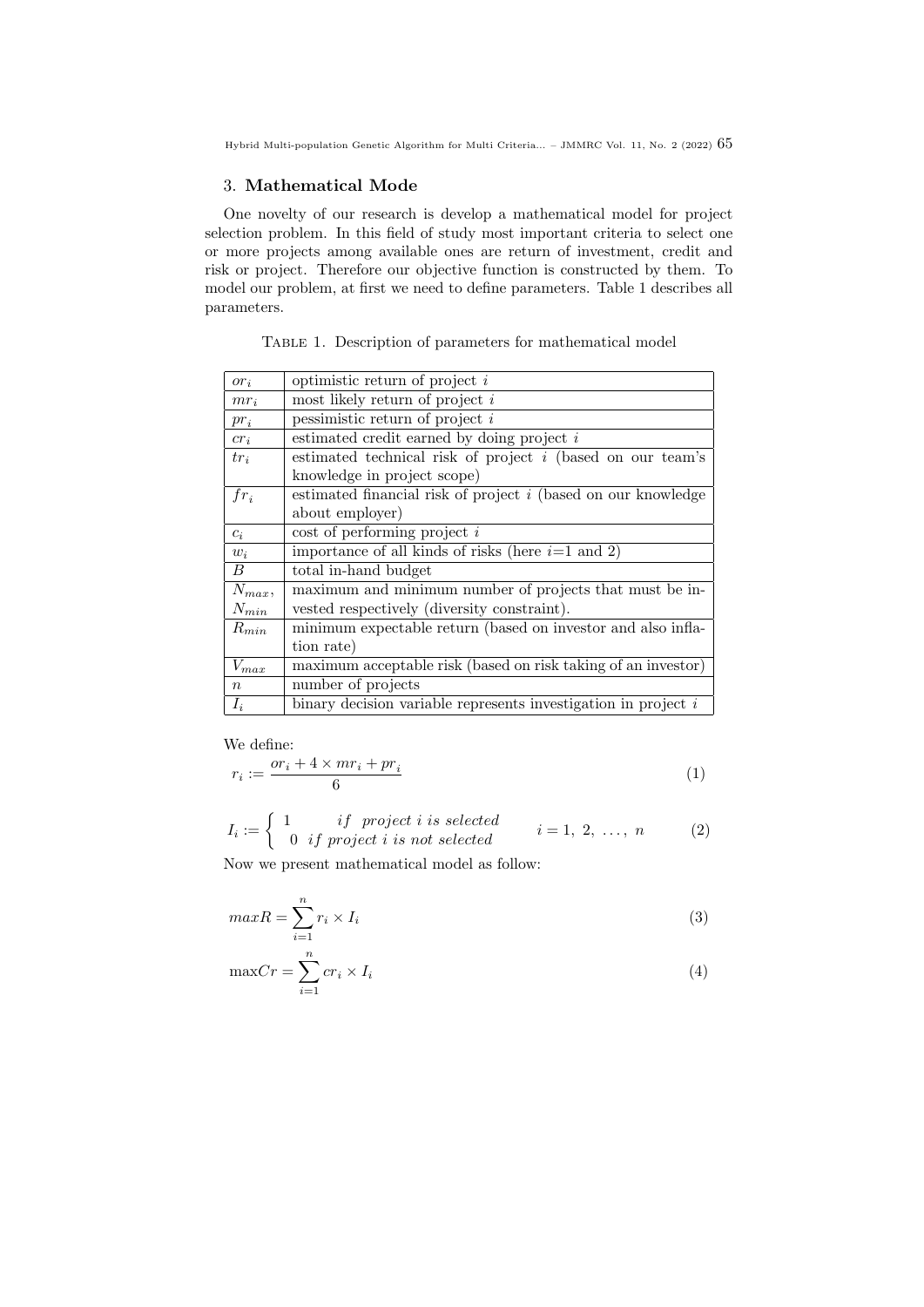66 M. Mirabi and H. Ghaneai

$$
minV = \sum_{i=1}^{n} (w_1 \times tr_i + w_2 \times fr_i)
$$
\n<sup>(5)</sup>

Subject to:

$$
\sum_{i=1}^{n} c_i \le B \tag{6}
$$

$$
R \ge R_{min} \tag{7}
$$

$$
V \le V_{max} \tag{8}
$$

$$
N_{min} \le \sum_{i=1}^{n} I_i \le N_{max} \tag{9}
$$

$$
w_1 + w_2 = 1 \tag{10}
$$

Equation 1 calculates expected average of return in project  $i$ . Equation 2 represents a binary variable. Return, credit and risk are most important issues in all field of studies therefore equations 3, 4 and 5 are objective functions. Equation 3 and 4 maximum overall return and credit and also because that investors are risk averse equation 5 minimum overall risk of investment. If an investor does not care about the risk and just think about return the equation 4 can be eliminated (for risk takers). Equation 6 is about budget constraint and equations 7 and 8 say that return on investment and it is risk on project portfolio has minimum and maximum limit based on investor's viewpoint. Equation 9 restricts the number of project that can be selected and equation 10 is clear.

## 4. The New Genetic Algorithm

Presented meta-heuristic is based on lion's life. Unlike other cats, lions live in groups, called pride. One pride consists one male as a commander, up to three males, related females, and their cubs. The size of pride depends on available food and water. Fewer resources result smaller pride. Commander is the strongest lion within the pride and is responsible for guarding their territory and their cubs. He plays this role till another strong male defeat him and gain his pride. Female lions are the primary hunters of the group.

Male cubs must leave the pride in around two years old. They form small groups until they are strong enough to challenge male lions of other pride.

This kind of treatment, stimulates us to develop one approach called new multi-population genetic that hybridized with simulated annealing (NGA), to solve project selection problems. First of all, NGA needs an initial population of solutions therefore it is population based one. Care must be taken into account that all solutions should pass all constraints.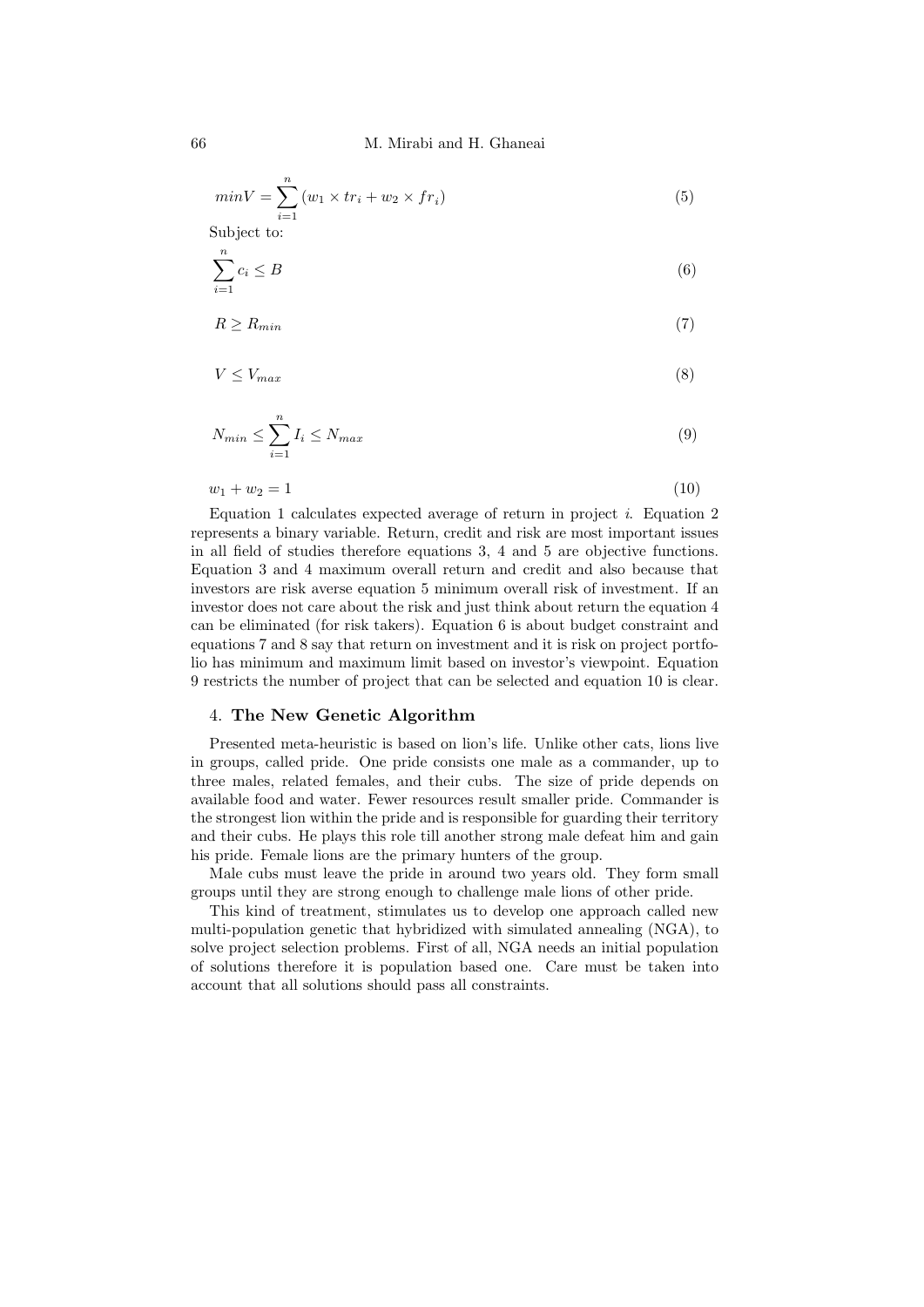To generate each member of initial population, the following steps are considered:

Set  $I_i = 0$  for  $i = 1, 2, ..., n$ .

Used random integer generator to earn k (integer between  $N_{min}$  and  $N_{max}$ ) For  $i=1$ :  $k$ 

Used random integer generator to earn  $j$  (integer between 1 and  $n$ ) If  $I_i > 0$  replace j with the nearest j (between 1 and n) that  $I_i = 0$ Endif If  $\sum_{z=1}^n c_z \leq B - c_j$  $I_i = 1$ Endif End for Extract all  $I_i$  i=1,2,...,n.

After that, all earned solutions are divided into some groups (prides). Solutions of each group must be more than 2. The best solution of each group is one that has more fitness function based on the weighted arithmetic mean of 3 objective functions as follows:

$$
Fitness\ Function_{k}(FF_{k}) = e_{1} \times R + e_{2} \times CR - e_{3} \times V \tag{11}
$$

 $e_j$  (j=1,2 and 3) is calculated by the investor viewpoint. Solution with the best FF in each group called commander. At next steps, new solutions (offspring) are generated by using heuristic mutation operation or order crossover operation in each group.

We use heuristic mutation and order crossover operations like ones done by Mirabi (2014). Figures 1 and 2 describe these operations. Care must to be account that order crossover operator can only be used for solutions with the same size (same number of projects that are selected for investment). Numbers in each chromosome indicate the number related to selected project.

|             |        | Selected substring |            |  |  |
|-------------|--------|--------------------|------------|--|--|
|             | Parent |                    | $\epsilon$ |  |  |
|             |        |                    |            |  |  |
|             | Parent |                    |            |  |  |
|             |        |                    |            |  |  |
| Offspring 1 |        |                    |            |  |  |

Fig. 1. The order crossover operator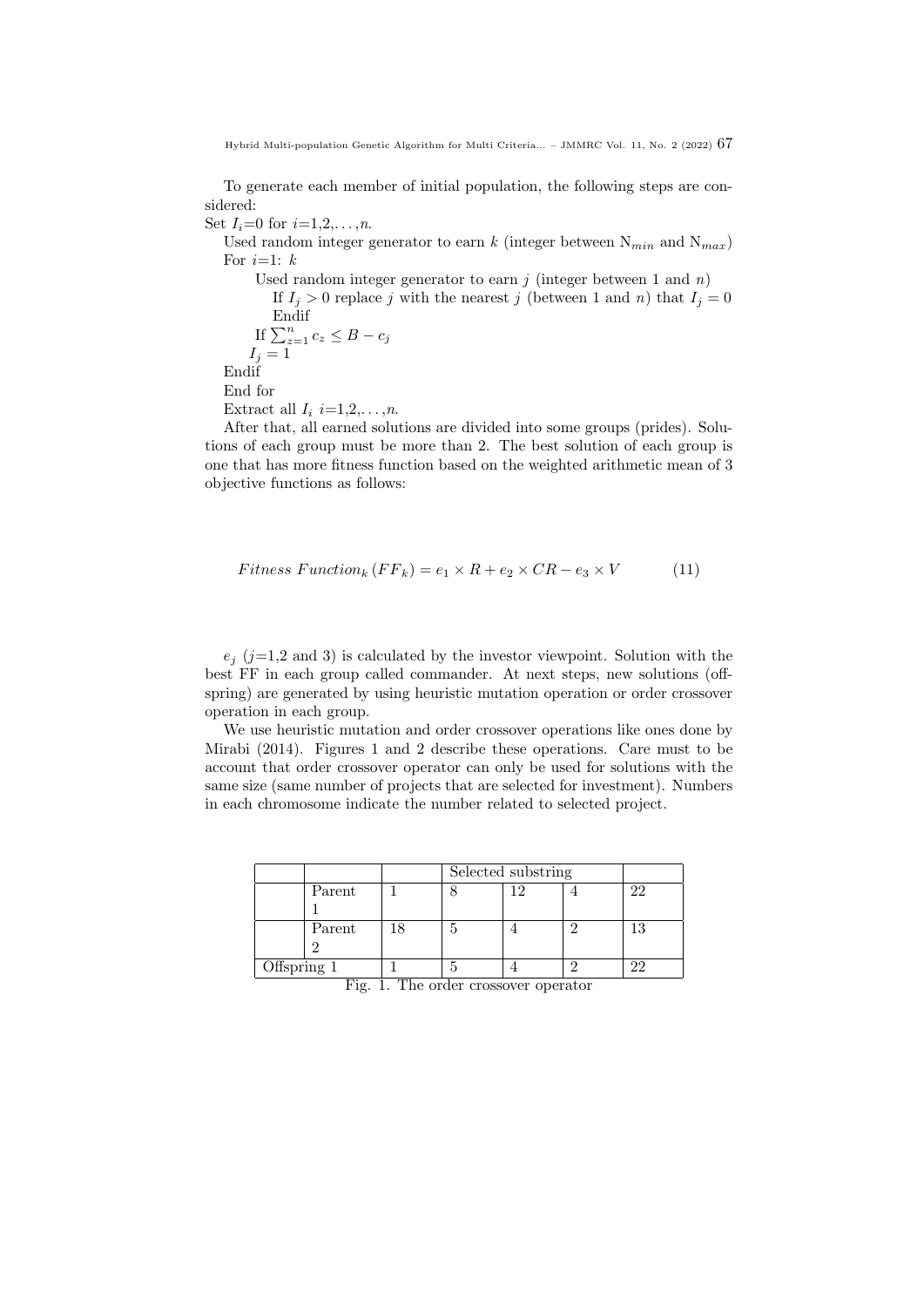|               |        | Select three genes randomly $1,12$ |   |    |  |                |  |  |  |  |  |
|---------------|--------|------------------------------------|---|----|--|----------------|--|--|--|--|--|
|               |        | and 22                             |   |    |  |                |  |  |  |  |  |
|               | Parent |                                    |   | 12 |  | 22             |  |  |  |  |  |
|               |        |                                    |   |    |  |                |  |  |  |  |  |
| Offspring 1   |        | $\overline{2}$                     |   | 10 |  |                |  |  |  |  |  |
| Offspring 2   |        | 3                                  | 8 | 15 |  | 2              |  |  |  |  |  |
| Offspring 3   |        | 7                                  | 8 | 5  |  |                |  |  |  |  |  |
| Offspring 4   |        | 13                                 | 8 | 9  |  | $\mathfrak{D}$ |  |  |  |  |  |
| Offspring 5   |        | 10                                 | 8 | 23 |  |                |  |  |  |  |  |
| Offspring $1$ |        | --                                 |   |    |  | 5              |  |  |  |  |  |

Fig. 2. The heuristic mutation operator

Each new solution in each group, challenges all commanders and if defeats one of them (is better than it), becomes the new commander of the related group and previous commander and some worst solutions in the group are eliminated. Let us use the following notations for our algorithm:

m: number of all initial solutions (all population of lions).  $m$  must be more than 4 because we need at least two groups with size of at least 2.

n: number of groups (prides). Each group has at least two solutions and therefore  $2 \leq n \leq [m/2]$ .

k: number of iterations that we need to generate new solutions in each group that challenge other commanders to replacement.

The pseudo code of NGA is as follows:

Input  $m$ ,  $n$  and  $k$ 

Describe fitness function (objective function)

Generated m initial solutions by random

Generate  $n$  pride numbered 1 to  $n$ 

For  $j=1:[m/n]+1$ 

For  $i=1:n$ 

If there are unallocated solution,

Select one solution by random and allocate it to pride numbered i

End if

End for

End for

For  $i=1:n$ 

Select the best solution in pride  $i$  based on the fitness function and called it as  $commonder (commander = arg max (fitness))$ 

End for

For  $i=1:k$ 

For  $i=1:n$ 

Generate some new solutions in pride  $j$  randomly by heuristic mutation of commander or order crossover between commander and one member of pride. If new solution passes all constraints, compare it with all commanders based on FF. If new solution is better than one of them (based on fitness function)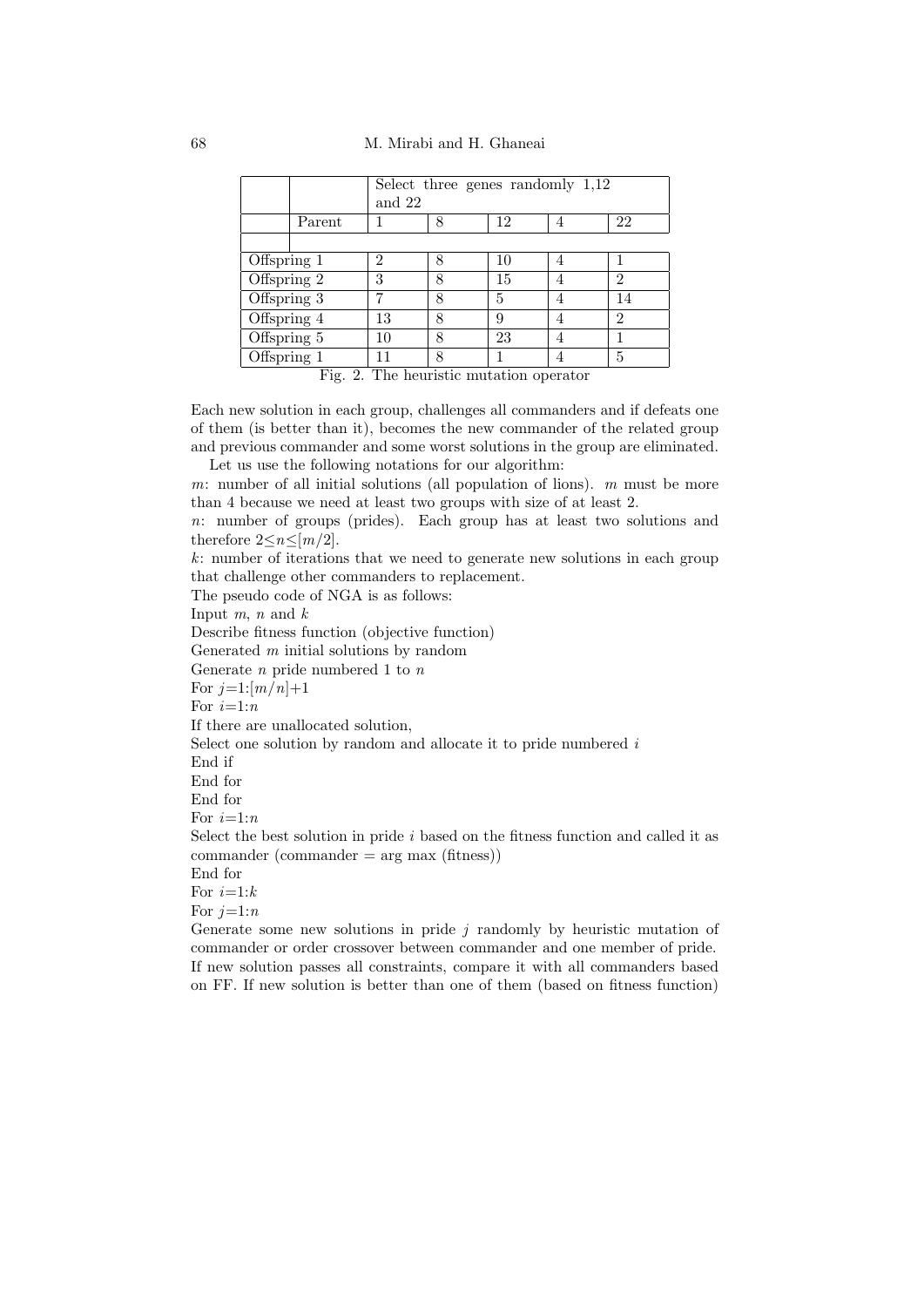called it new commander and replace it with the worst solution in the pride. Otherwise if it is better than worst solution of its group, replace it with the probability of  $e^{-\frac{1}{FF_{new}-F_{worst}}}$  (based on simulated annealing or SA) End for

End for

Compare all commanders and select the best for the final solution. In brief, NGA can be illustrated as a flowchart shown in figure 3.



Figure 3. Brief illustration of NGA

## 5. Comparison Study

In this section, a computational study is carried out to compare the NGA with the best developed heuristics in project selection area. The following methods are selected from the literature:

Variable neighborhood search (VNS) developed by Panadero et al. (2018).

A hybrid TLBO-TS algorithm (HTT) developed by Kumar et al. (2018).

We consider 100 construction projects from 17 consulting company in Yazd city. Optimistic, most likely and pessimistic returns of each project are estimated based on comment of CEO of related company. We have the same approach about the credit and technical risk and financial risk of each project. B is set to  $5 \times 10^{11}$  and we also set  $N_{max}$  to 50, 70, 80 and 100 and  $N_{min}$  to 5, 10, 20 and 30.  $R_{min}$  and  $V_{max}$  are considered 0.22 and 0.40, respectively.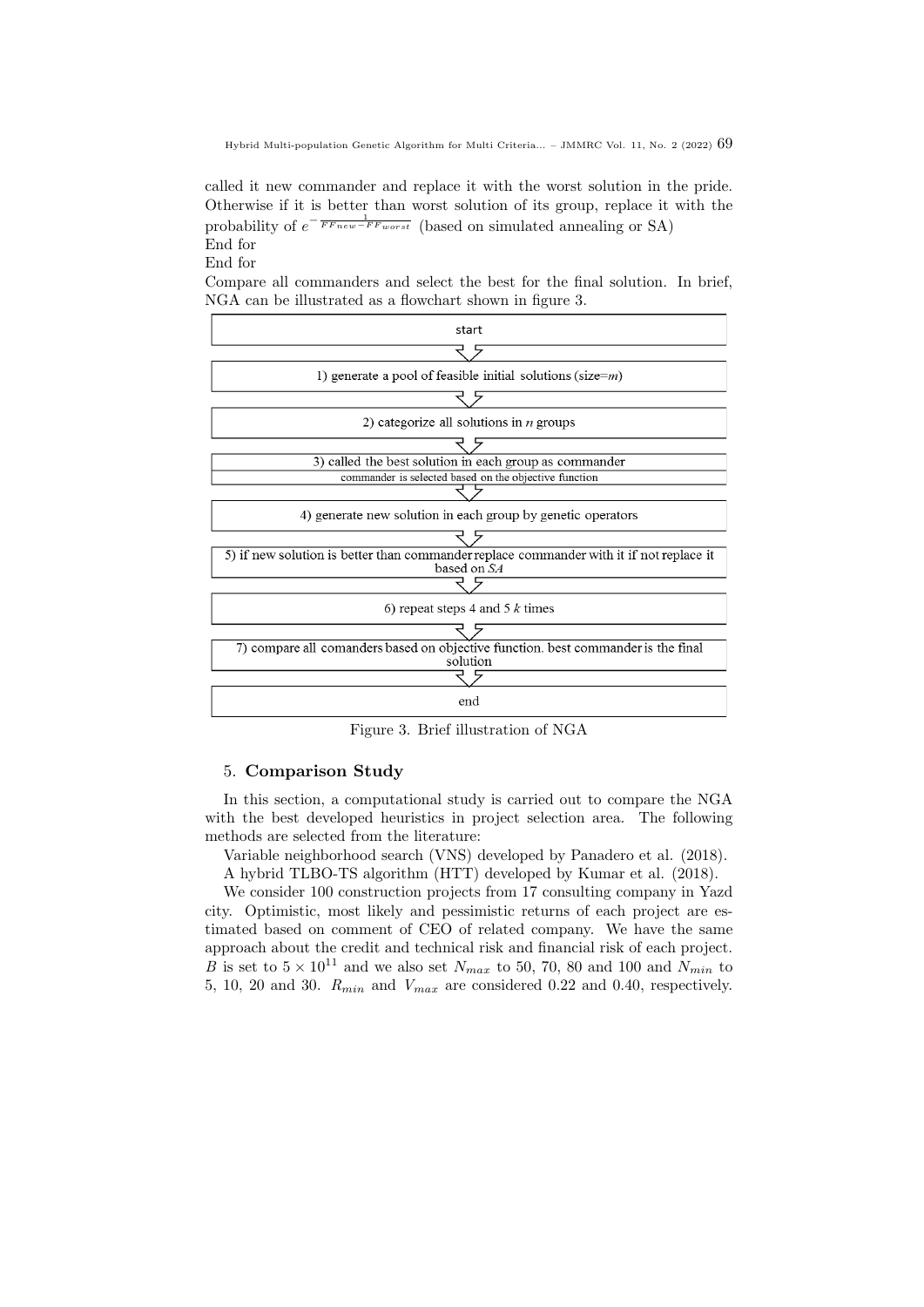Finally,  $w_1=w_2=0.5$ . PM index was used to compare all methods as equation 12.

$$
PM = \frac{Heu_{sol} - Best_{sol}}{Best_{sol}},\qquad(12)
$$

where the fitness function (FF) obtained by a given algorithm is  $Heu_{sol}$  and  $Best_{sol}$  is the best OF obtained by all algorithms. The programs are coded in MATLAB. Standard approach in the experimental comparison of evolutionary algorithms is to repeat several runs on the same problem because of stochastic nature of the algorithms. For equal condition between three methods all algorithms are run 10 independent times with a stopping criterion based on a finite number of iteration. Considering all configurations tested, we obtain a total of 16 class of problem and 160 problem instances.

m set to 80 for NGA and termination condition set to 20 seconds or 1000 repetition  $(k)$  for all methods (each happened earlier).

In Table 2, Min, Max and the average PM of each method is shown. Also, the average time to solve 10 instances are given for each method. The columns labelled "Min" show, in subscript, the number of instances for which the algorithm solution was equal to the corresponding  $Best_{sol}$ . For example, consider the second row of Table 2. NGA, VNS and HTT yielded the  $\text{Best}_{sol}$  six times, four times and once, respectively. Ave rage time of solution for NGA, VNS and HTT are 1.19 seconds, 1.81 seconds, and 2.75 seconds, respectively. As shown in Table 2, New Genetic Algorithm (NGA) out performs others based on PM value. VNS yields good quality but is not fast enough and HTT is almost fast but is not accurate enough.

At this stage the ANOVA test can be applied to show whether the results gained by all methods are statistically similar or not. The ANOVA procedure tests these hypotheses:

H0:  $\mu$ 1 =  $\mu$ 2 =  $\mu$ 3 =  $\mu$ 4, all results are the same

H1: two or more results are different from the others

With the  $\alpha = 0.05$  significance level, computations are shown in Table 3.

In Table 3,  $VR=9.2>F=2$ . 7, therefore the results in Table 2 are not the same and differences are statistically significant. Also, Table 2 demonstrates that NGA and VNS are more competitor. For detail comparison between NGA and VNS, we should check that the differences between solutions of two algorithm are statistically significant or not. For this, the hypothesis that the population corresponding to the differences has mean  $(\mu)$  zero can be tested; specifically, test the (null) hypothesis  $\mu = 0$  against the alternative  $\mu > 0$ . This test is performed like what done by Mirabi (2014) between two best methods based on Table 2 (NGA and VNS). It is assumed that the differences between solutions (FF) is a Normal variable, and choose the significance level  $\alpha = 0.05$ . If the hypothesis is true, the random variable  $T = (\overline{X}_1 - \overline{X}_2)/\sqrt{(S_1^2/n_1) + (S_2^2/n_2)}$ has a t distribution with: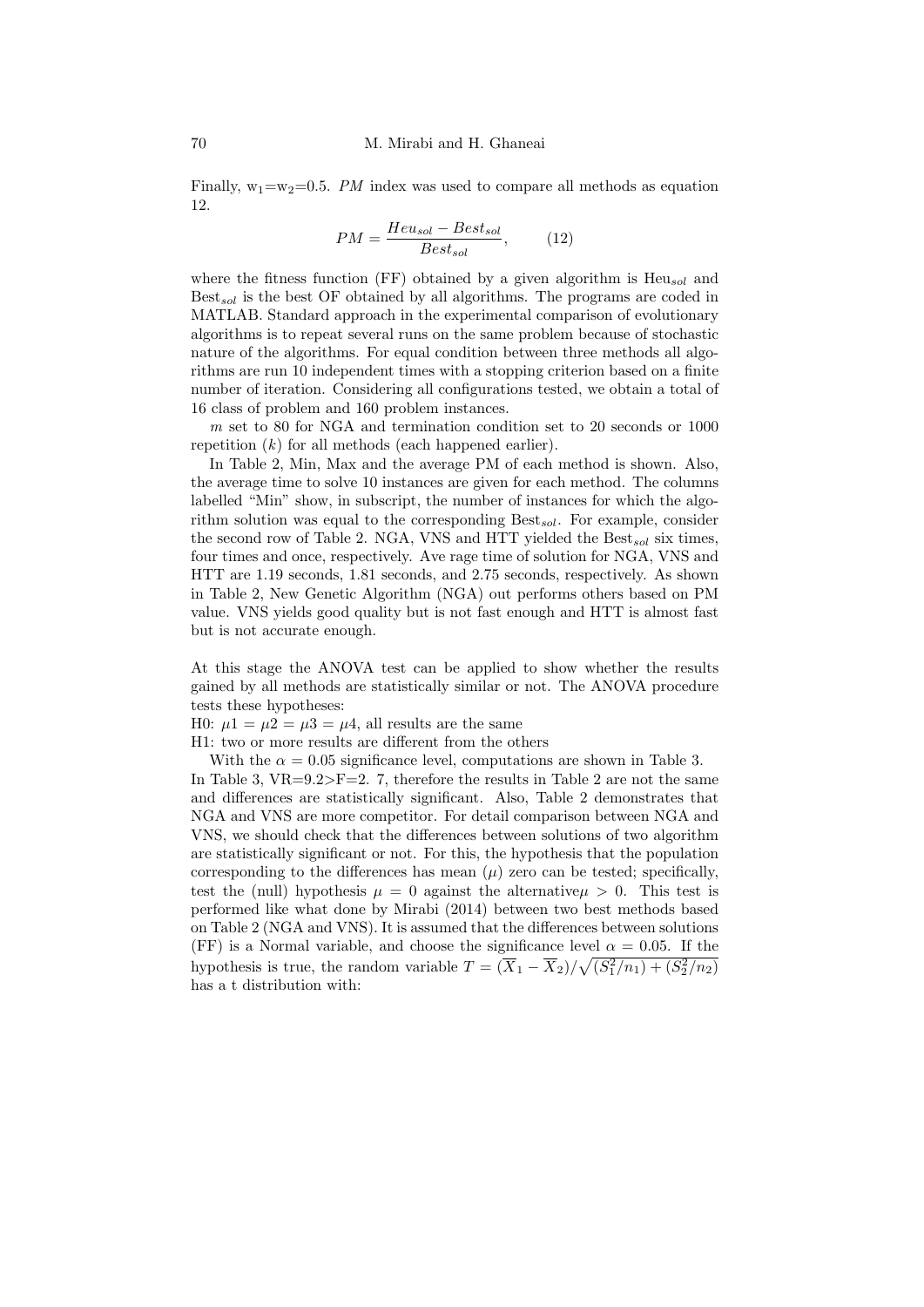| Class          | Nmax | $N_{min}$ | NGA            |         |      | <b>VNS</b> |                |         | <b>HTT</b> |      |                |         |       |      |
|----------------|------|-----------|----------------|---------|------|------------|----------------|---------|------------|------|----------------|---------|-------|------|
| οf             |      |           |                |         |      |            |                |         |            |      |                |         |       |      |
| prob-          |      |           |                |         |      |            |                |         |            |      |                |         |       |      |
| lem            |      |           |                |         |      |            |                |         |            |      |                |         |       |      |
|                |      |           | Min            | Average |      | Max        | Min            | Average |            | Max  | Min            | Average |       | Max  |
|                |      |           | PM             |         |      | <b>PM</b>  | PМ             |         |            | PM   | PM             |         |       | PМ   |
|                |      |           |                | PM      | Time |            |                | PM      | Time       |      |                | PM      | Time  |      |
| 1              | 50   | 5         | 0 <sub>6</sub> | 0.04    | 1.07 | 0.13       | 0 <sub>5</sub> | 0.01    | 1.82       | 0.03 | 0 <sub>2</sub> | 0.16    | 1.96  | 0.19 |
| $\overline{2}$ | 50   | 10        | 0 <sub>6</sub> | 0.05    | 1.19 | 0.10       | 0 <sub>4</sub> | 0.05    | 1.81       | 0.14 | 0 <sub>1</sub> | 0.12    | 2.75  | 0.16 |
| 3              | 50   | 20        | 0 <sub>5</sub> | 0.07    | 2.38 | 0.11       | 0 <sub>5</sub> | 0.01    | 2.71       | 0.09 | 0.02           | 0.06    | 5.40  | 0.21 |
| 4              | 50   | 30        | 0 <sub>6</sub> | 0.04    | 5.26 | 0.09       | 0 <sub>3</sub> | 0.02    | 4.07       | 0.05 | 0 <sub>1</sub> | 0.06    | 8.40  | 0.13 |
| 5              | 70   | 5         | 0 <sub>8</sub> | 0.00    | 1.58 | 0.00       | 0 <sub>4</sub> | 0.01    | 2.09       | 0.05 | 0 <sub>1</sub> | 0.03    | 2.52  | 0.09 |
| 6              | 70   | 10        | 0 <sub>8</sub> | 0.01    | 1.74 | 0.10       | 0 <sub>2</sub> | 0.09    | 2.90       | 0.17 | 0 <sub>1</sub> | 0.09    | 4.79  | 0.14 |
| 7              | 70   | 20        | 0 <sub>9</sub> | 0.02    | 3.86 | 0.16       | 0 <sub>4</sub> | 0.04    | 2.94       | 0.06 | 0.01           | 0.01    | 9.25  | 0.07 |
| 8              | 70   | 30        | 0 <sub>7</sub> | 0.02    | 7.02 | 0.05       | 0 <sub>4</sub> | 0.07    | 5.16       | 0.17 | 0 <sub>1</sub> | 0.14    | 13.46 | 0.24 |
| 9              | 80   | 5         | 0 <sub>7</sub> | 0.06    | 1.77 | 0.13       | 0 <sub>4</sub> | 0.06    | 2.89       | 0.13 | 0 <sub>2</sub> | 0.10    | 3.35  | 0.16 |
| 10             | 80   | 10        | 0 <sub>8</sub> | 0.02    | 3.19 | 0.14       | 0 <sub>3</sub> | 0.02    | 3.49       | 0.09 | 0 <sub>1</sub> | 0.15    | 6.52  | 0.25 |
| 11             | 80   | $^{20}$   | 0 <sub>8</sub> | 0.00    | 4.40 | 0.01       | 0 <sub>2</sub> | 0.02    | 4.10       | 0.08 | 0.02           | 0.05    | 9.02  | 0.08 |
| 12             | 80   | 30        | 0 <sub>8</sub> | 0.00    | 6.99 | 0.01       | 0 <sub>6</sub> | 0.04    | 6.20       | 0.10 | 0.01           | 0.04    | 14.12 | 0.21 |
| 13             | 100  | 5         | 0 <sub>6</sub> | 0.05    | 2.22 | 0.09       | 0 <sub>5</sub> | 0.07    | 3.05       | 0.11 | 0 <sub>1</sub> | 0.19    | 3.30  | 0.24 |
| 14             | 100  | 10        | 0 <sub>8</sub> | 0.09    | 2.94 | 0.18       | 0 <sub>4</sub> | 0.09    | 4.42       | 0.13 | 0.02           | 0.06    | 6.82  | 0.17 |
| 15             | 100  | 20        | 0 <sub>7</sub> | 0.00    | 4.54 | 0.02       | 0 <sub>5</sub> | 0.10    | 5.50       | 0.18 | 0.01           | 0.04    | 7.92  | 0.21 |
| 16             | 100  | 30        | 0 <sub>8</sub> | 0.02    | 9.76 | 0.08       | 0 <sub>4</sub> | 0.01    | 7.78       | 0.09 | 0.03           | 0.08    | 15.14 | 0.26 |

Table 2. PM values for comparison studies between all algorithms (times are in second)

Table 3. ANOVA test for all methods

|                                 | Some of Square<br>(SS) | Degree of<br>freedom (df) | Mean Square<br>(MS) | VR  |     |
|---------------------------------|------------------------|---------------------------|---------------------|-----|-----|
| Between groups<br>(or "Factor") | 428839.12              |                           | 178231.68           |     |     |
| Within groups                   |                        |                           | 21724.67            | 9.2 | 2.7 |
| (or "Error")                    | 2812889.66             | 108                       |                     |     |     |
| Total                           | 2293744.29             | 111                       |                     |     |     |

 $v = (S_1^2/n_1 + S_2^2/n_2)^2/(\frac{(S_1^2/n_1)^2}{n_1-1} + \frac{(S_2^2/n_2)^2}{n_2-1})$  $\frac{n_2+n_2j_1}{n_2-1}$  degrees of freedom. The critical value of c is obtained from the relation  $\text{Prob}(T > c) = \alpha = 0.05$ . Table 4 shows this study. For more explanation, consider the results of Table 4, corresponds to the sample size= $n_1 = n_2 = 10$ ,  $\mu_0 = 0$ , average FF for NGA and VNS are 59.74 and 60.60, respectively. Sample standard deviation for NGA and VNS are 2037 and 2.62, respectively. Since  $t=1.73>T=0.77$ , we conclude that the difference is not statistically significant.

Table 4 demonstrated that NGA outperformed VNS in 62.5% of all classes and all of differences are statistically significant. Also, VNS outperformed NGA in 37.5% of all classes that in all cases, differences are statistically significant except one.

To do a deep comparison between NGA and VNS, Tukey honestly significance difference test can be used. It is a strong statistical tool to check significance by computing confidence interval similarly to the confidence interval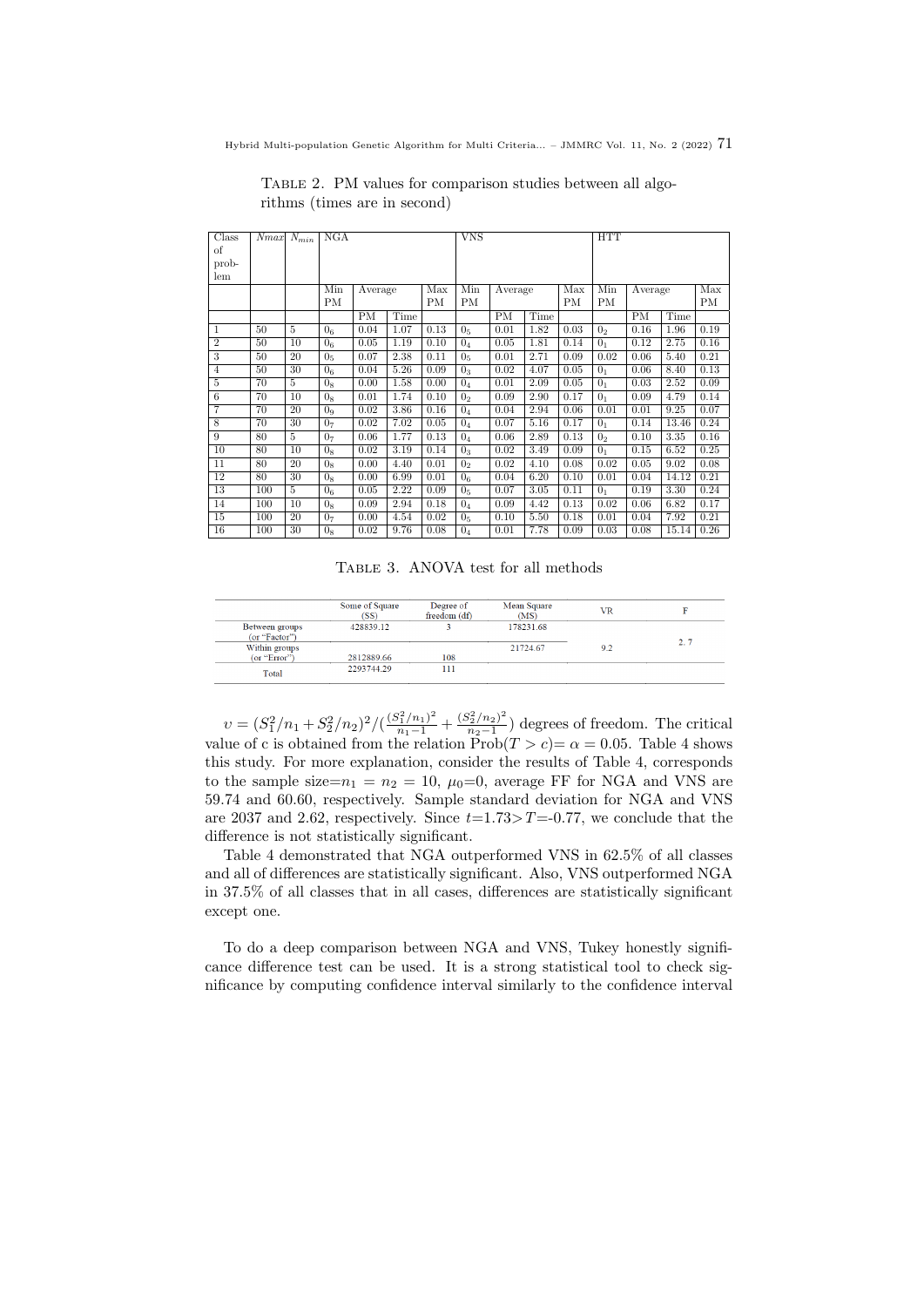| Class           | $N_{max}$ | $N_{min}$ | Ave. FF or $(\overline{X})$ |                                              | Ave.        | SD<br><b>or</b> | T          | $\eta$ | t    | Sig.                 |
|-----------------|-----------|-----------|-----------------------------|----------------------------------------------|-------------|-----------------|------------|--------|------|----------------------|
| οf              |           |           |                             |                                              | (S)         |                 |            |        |      |                      |
| prob-           |           |           |                             |                                              |             |                 |            |        |      |                      |
| lem             |           |           |                             |                                              |             |                 |            |        |      |                      |
|                 |           |           | NGA                         | <b>VNS</b>                                   | NGA         | <b>VNS</b>      |            |        |      |                      |
| $\mathbf{1}$    | 50        | 5         | 59.74                       | 60.60                                        | 2.37        | 2.62            | $-0.77$    | 18     | 1.73 | N <sub>O</sub>       |
| $\overline{2}$  | 50        | 10        | 53.27                       | 57.34                                        | 2.41        | 2.79            | $-3.48$    | 18     | 1.73 | Yes                  |
| $\overline{3}$  | 50        | 20        | 72.04                       | 62.42                                        | 2.19        | 2.25            | 9.70       | 18     | 1.73 | $_{\rm Yes}$         |
| $\overline{4}$  | $50\,$    | 30        | 75.92                       | 58.11                                        | 2.60        | 3.39            | 13.18      | 17     | 1.74 | $_{\rm Yes}$         |
| 5               | 70        | 5         | 71.61                       | 48.73                                        | 2.96        | 3.16            | 16.70      | 18     | 1.73 | Yes                  |
| 6               | 70        | 10        | 78.56                       | 59.93                                        | 2.66        | 2.68            | 15.58      | 18     | 1.73 | $_{\rm Yes}$         |
| $\overline{7}$  | 70        | 20        | 72.77                       | 60.86                                        | 4.19        | 4.84            | 5.88       | 18     | 1.73 | $_{\rm Yes}$         |
| 8               | 70        | 30        | 57.49                       | 67.77                                        | 4.50        | 4.36            | $-5.19$    | 18     | 1.73 | $_{\rm Yes}$         |
| 9               | 80        | 5         | 62.17                       | 66.48                                        | 4.19        | 4.32            | $-2.27$    | 18     | 1.73 | $_{\rm Yes}$         |
| 10              | 80        | 10        | 80.73                       | 62.01                                        | 3.68        | 4.56            | 10.10      | 17     | 1.74 | $_{\rm Yes}$         |
| 11              | 80        | 20        | 83.93                       | 66.05                                        | 4.29        | 3.89            | 9.75       | 18     | 1.73 | $_{\rm Yes}$         |
| 12              | 80        | 30        | 74.14                       | 62.98                                        | 3.63        | 4.14            | 6.41       | 18     | 1.73 | $_{\rm Yes}$         |
| 13              | 100       | 5         | 61.58                       | 67.47                                        | 4.82        | 4.83            | $-2.73$    | 18     | 1.73 | $\operatorname{Yes}$ |
| 14              | 100       | 10        | 79.06                       | 58.64                                        | 5.16        | 6.36            | 7.88       | 17     | 1.74 | $_{\rm Yes}$         |
| 15              | 100       | 20        | 68.52                       | 59.32                                        | 6.15        | 6.85            | 3.16       | 18     | 1.73 | $_{\rm Yes}$         |
| 16              | 100       | 30        | 71.61                       | 80.44                                        | 4.50        | 5.36            | $-3.99$    | 17     | 1.74 | Yes                  |
| Ave:Average,    |           |           | MS:Makespan,                |                                              | SD:Standard |                 | deviation, |        |      |                      |
| Sig:Significant |           |           |                             |                                              |             |                 |            |        |      |                      |
|                 |           |           |                             | Each class contains 10 independent instances |             |                 |            |        |      |                      |

Table 4. Detail comparison between NGA and VNS

for the difference of two means, but using the q distribution which avoids the problem of inflating  $\alpha$ :

$$
\bar{x}_i - \bar{x}_j \pm q\left(\alpha, r, df_w\right) \sqrt{\frac{MS_w}{2} \times \left(\frac{1}{n_i} + \frac{1}{n_j}\right)}
$$

Table 5 summarized the outputs of this test.

Table 5. Tukey test results for NGA and VNS

|         | $\bar{x}_{NGA} - \bar{x}_{VNS}$ | Critical q    | 95% Conf Interval<br>for $\mu_{HGA}$ $-\mu_{LA}$ | Significant |             |
|---------|---------------------------------|---------------|--------------------------------------------------|-------------|-------------|
|         |                                 | $q(a,r,df_w)$ | Min                                              | Max         | at $0.05$ ? |
| NGA-VNS | 88.83                           | 3.90          | $-69.06$                                         | 69.11       | Yes         |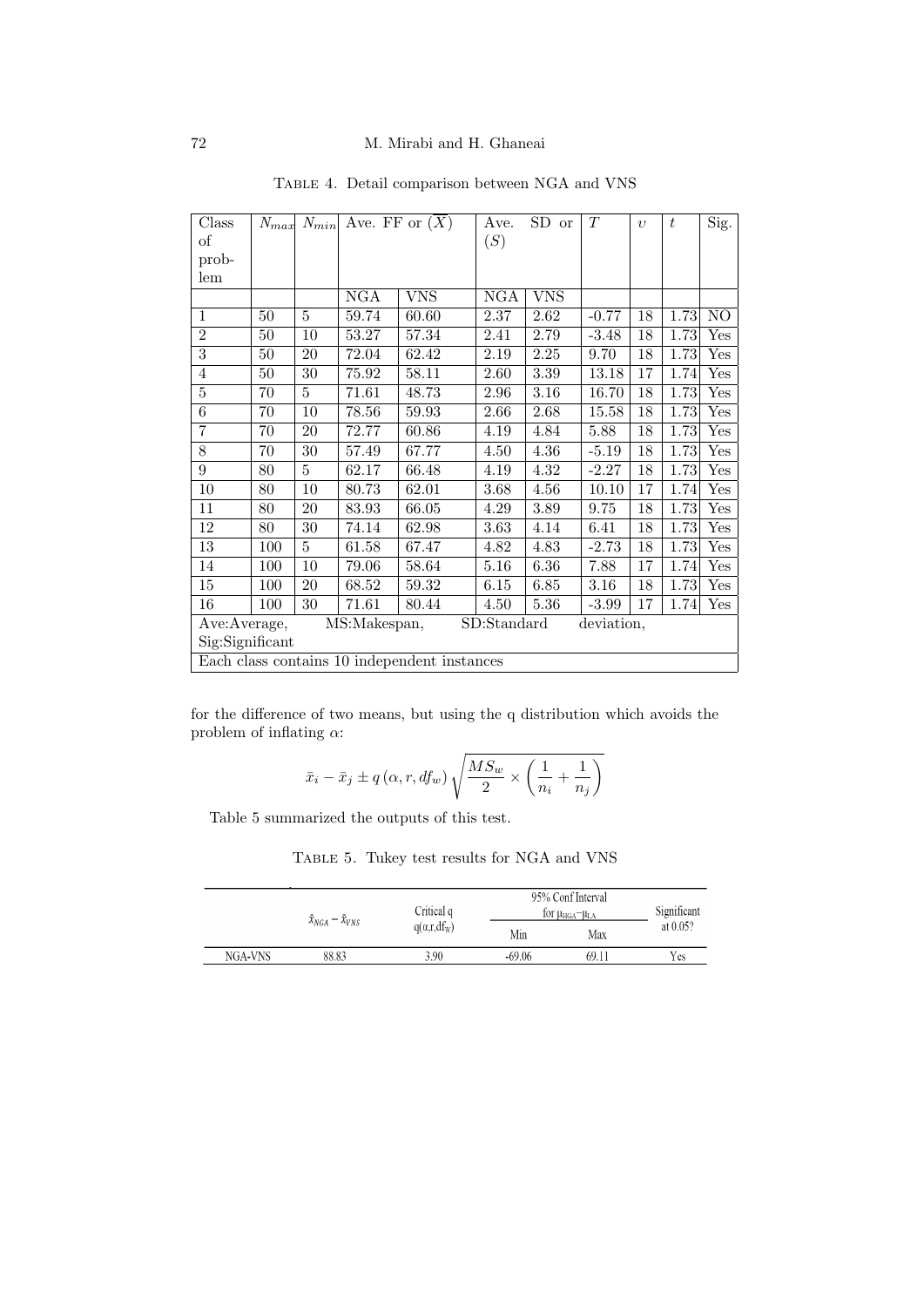#### 6. Conclusion

In this research we introduced one population based meta-heuristic method for project selection problem. Presented method is based on the lifestyle of the Lion and simulated annealing's structure; therefore, we called it as new genetic algorithm (NGA). Initial population of solutions distribute between some groups (prides) and the best solution within each group called commander. Each child in each group (earned by mutation or crossover) challenge all commanders to substitute with worst member of group and be a new commander. After finite number of iterations, the best commander is the final solution. We used some heuristic mutation and crossover in NGA. Compared to basic genetic, NGA check more search spaces and yield more competitions between capable solutions, because of multi pupation technique and probabilistic rules. For the verification test, we recalled two powerful methods from the literature as Variable neighborhood search (VNS) and a hybrid TLBO-TS algorithm (HTT). Based on the comparison study, NGA works very competitive to solve multi-criteria portfolio selection problems.

#### References

- <span id="page-12-9"></span>[1] Afshar, M. Shahhosseini, V. Sabet, M. A genetic algorithm for subcontractors selection and allocation in multiple building projects, Soft computing, 25 (2021), pp. 11637–11652.
- <span id="page-12-10"></span>[2] Blum, C., Andrea, R. (2003). Metaheuristics in Combinatorial Optimization: Overview and Conceptual Comparison. ACM Computing Surveys, 35(3), pp. 268–308.
- <span id="page-12-5"></span>[3] Brester, C., Ryzhikov, I., Semenkin E., Multi-objective optimization algorithms with the island metaheuristic for effective project management problem solving, Organizacija, 50 (4) (2017), pp. 364-373.
- <span id="page-12-2"></span>[4] Carazo, A.F., Gómez, T., Molina, J., Hernández-Díaz, A.J., Guerrero, F.M., Caballero, R. Solving a comprehensive model for multi-objective project portfolio selection, Comput Oper Res, 37 (4) (2010), pp. 630-639.
- <span id="page-12-7"></span>[5] Davoudabadi, R., Mousavi, S. M., Šaparauskas, J., Gitinavard, H. (2019). Solving construction project selection problem by a new uncertain weighting and ranking based on compromise solution with linear assignment approach. Journal of Civil Engineering and Management, 25(3), 241-251.
- <span id="page-12-0"></span>[6] El-Ghazali, Talbi, (2009). Meta-heuristics, from design to implementation, published by John Wiley and Sons, Inc., Hoboken, New Jersey.
- <span id="page-12-4"></span>[7] Esfahani, H.N., hossein Sobhiyah, M., Yousefi, V.R., Project portfolio selection via harmony search algorithm and modern portfolio theory, Procedia-Soc Behav Sci, 226 (2016), pp. 51-58.
- <span id="page-12-3"></span>[8] Fernandez, E., Gomez, C., Rivera, G., Cruz-Reyes L., Hybrid metaheuristic approach for handling many objectives and decisions on partial support in project portfolio optimization, Inf Sci, 315 (2015), pp. 102-122.
- <span id="page-12-6"></span>[9] Kumar, M., Mittal, M., Soni, G., Joshi, D., A hybrid TLBO-TS algorithm for integrated selection and scheduling of projects, Comput Indus Eng, 119 (2018), pp. 121-130.
- <span id="page-12-8"></span>[10] Kumar, M., Mittal, M., Soni, G., Joshi, D. Selection and Scheduling of Interdependent Projects using a Modified Genetic Algorithm, f the International Conference on Industrial Engineering and Operations Management Bangkok, Thailand, March 5-7, (2019).
- <span id="page-12-1"></span>[11] Mohagheghi, V., Mousavi, M., Antucheviciene, J., Mojtahedi, M., (2019). Project portfolio selection problem: a review of model, uncertainty approaches, solution techniques